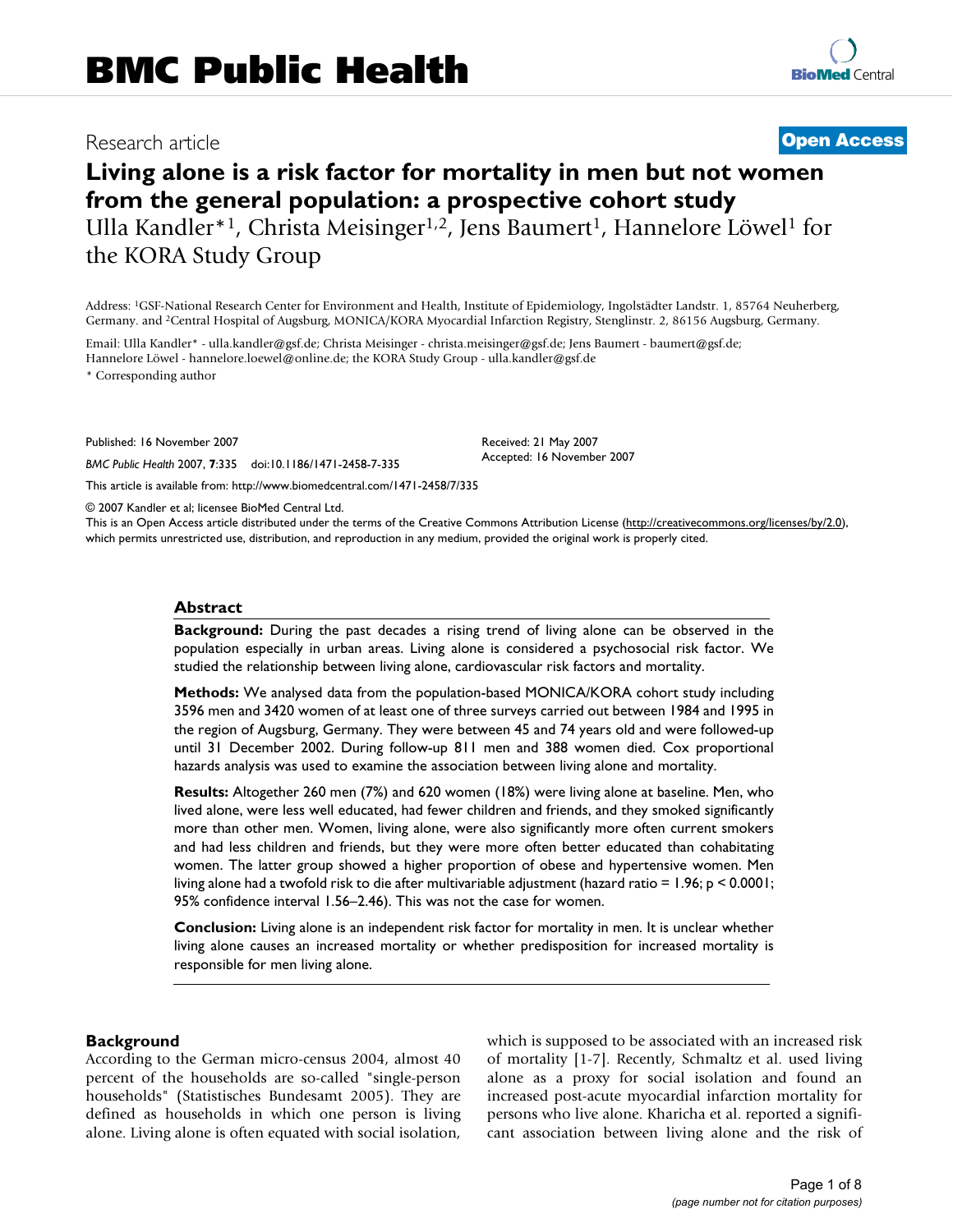social isolation, when they examined the clinical significance of living alone [8]. Routasalo et al investigated the relationship between emotional loneliness and social isolation among the older Finnish population and found that living alone was a strong predictor for loneliness [9]. Thus living alone may be a valuable tool to assess social isolation or emotional loneliness, which are both associated with increased morbidity and mortality.

However, the pathway of this association is not completely clear. There are at least two possible mechanisms: Psychosocial factors may influence a person's health behaviour and/or they may have direct effects on pathophysiological processes [10,11]. People, who live alone, form a very heterogeneous group though. The diversity ranges from those, who are socially and professionally disintegrated, mostly men, to those, in the majority of cases women, who are well educated and socially and professionally successful [12]. Living alone must also be seen in the context of age. For young people, living alone is associated with the period of life, where they have left their home of origin and have not yet founded their own family or partnership. For older persons, living alone often is the result of widowhood or divorce. Since singleperson households are very common [Stat. Bundesamt 2005] an association between living alone and mortality may have great public health implications. In the present study, we examined the association between living alone and mortality for 45- to 74-year old persons who were followed up for over ten years in the region of Augsburg, Southern Germany. Because we hypothesized that living alone does not have the same predictive impact among men and women, gender-specific analyses were conducted.

## **Methods**

## *Study design and study population*

The present analysis was performed with data from the three MONICA (Monitoring trends and determinants on cardiovascular disease) Augsburg (Southern Germany) surveys, which were carried out in 1984/85, 1989/90 and in 1994/95 to assess the prevalence of cardiovascular risk factors in the general population. These cross-sectional surveys were based on randomly sampled individuals from the city of Augsburg and the counties of Augsburg and Aichach/Friedberg. Details of the MONICA Augsburg project have been described elsewhere [13-16].

A total number of 13 427 persons aged 25 to 74 years at baseline participated in at least one of the three surveys (6725 men, 6702 women, response 77%) and were followed prospectively through the Cooperative Health Research in the Region of Augsburg (KORA). Persons who had participated in more than one survey, were included only once in the analysis with the data from their first survey.

## *Inclusion/exclusion criteria*

All persons between 25 to 44 years at baseline (2732 men and 2872 women) were excluded. Individuals with incomplete information on relevant variables were also excluded from the analysis (397 men and 409 women). The final sample consisted of 3596 men and 3421 women aged 45 to 74 years at baseline. All persons had given written informed consent and the study was approved by the local ethics committee.

## *Data collection*

Data collection at baseline was done by a standardized interview and a clinical examination by trained medical staff and a self-administered questionnaire. Socio-demographic variables like years of education, marital status, occupation and place of living were obtained through the interview. The participants were also asked to provide details on their health behaviour in regards to smoking, alcohol consumption, physical activity and nutrition as well as health care utilization. Chronic diseases and current medication were assessed. All study participants rated their current health status as either excellent, good, fair or poor. Physical examination comprised measurements of blood pressure, weight and height. A non-fasting venous blood sample was drawn from the participants. The methods of measurement have been described elsewhere [15,16].

## *Definitions and formation of variables*

Hypertension was defined as a blood pressure of 140/90 mmHg and higher, and/or use of antihypertensive medication, given that the subjects were aware of being hypertensive. The body mass index (BMI) was calculated and divided into three groups:  $\langle 25, \geq 25 \rangle$  and  $\langle 30, \text{ and } \geq 30 \text{ kg} \rangle$ m<sup>2</sup> corresponding to normal weight, overweight and obesity, respectively. The total cholesterol to HDL cholesterol ratio was calculated. A ratio of 5 or higher was considered as potentially pathogenic. Participants were classified as current smokers, ex-smokers or non-smokers. Daily alcohol consumption was divided into three groups (none, 0–20 g/d for women, 0–40 g/d for men, >20 g/d for women and  $> 40$  g/d for men). Individuals were considered as physically active during leisure time, if they performed any sport one or more hours per week in summer and winter. The self-rated health variable was dichotomized by combining the categories "excellent" and "good" on the one hand, and "fair" and "poor" on the other hand.

## *Assessment of living alone and social relationships*

Whether a person lived alone was established by questioning if there were smoking cohabitants in the house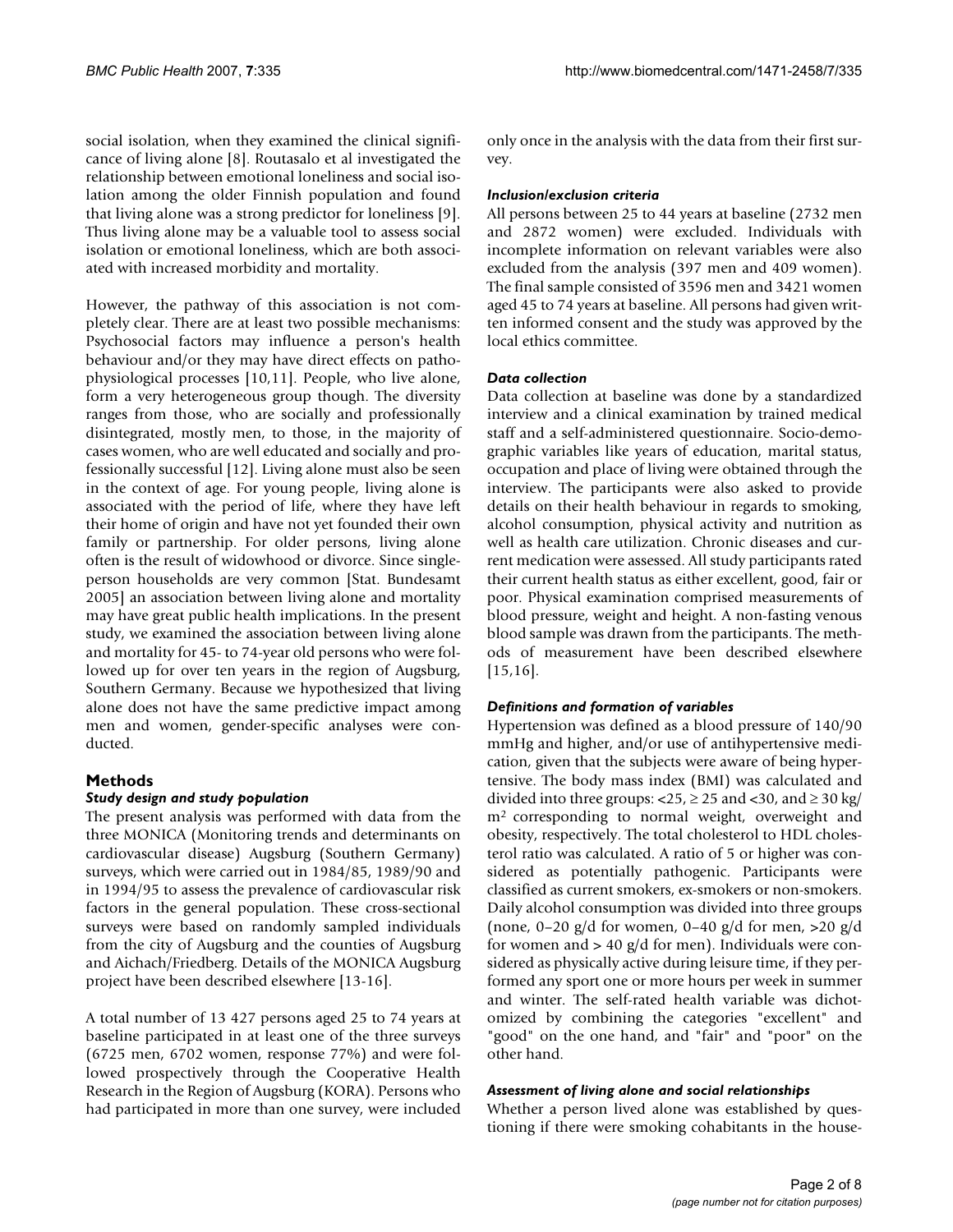hold. One possibility to answer was: "I am living alone in my household". This answer was used to create the dichotomous variable "living alone" (yes/no). Living alone is defined as a person living alone in his/her household, independent from marital status, the number of children, friends and/or relatives.

The marital status of participants was assessed separately through a question in the standardized interview. The corresponding variable was called "marital status" and included the categories single, married, separated and widowed.

The self-administered questionnaire focused on psychosocial questions concerning the daily life of each person, asking whether they had children and social relationships with friends and relatives.

We divided the participants into two groups regarding the number of friends and/or relatives they reported to have. Those with 11 or more friends and relatives were classified "many friends/relatives", persons with 10 or less friends/ relatives received the label "few friends/relatives". We chose10 as cut-off as the two questions on number of relatives and number of friends is originally combined on a four point scale (1:0–5, 2:6–10, 3:11–15, 4: >15 friends or relatives) which was later transformed into a two point scale  $(1:0-10, 2: >10)$ .

## *Outcome*

The vital status of all participants was regularly checked through the population registries in- and outside the study area. Death certificates were obtained from local health departments and coded for the underlying cause of death by a single trained person using the 9<sup>th</sup> revision of the International Classification of Diseases (ICD-9).

## *Statistical analysis*

Sex-specific and age-adjusted prevalences of all parameters were calculated and logistic regression was used to compare these prevalences between persons living alone and those living not alone.

The duration of follow-up was derived from the difference between the date of baseline examination and the date of death or last follow-up information until 31st December 2002. Crude sex-specific all cause mortality as well as cardiovascular disease mortality rates were calculated for the whole study sample per 1000 person years (pyrs).

The subsequent analyses were stratified by sex. The association between living alone and mortality was examined using Cox proportional hazards models. The assumption of proportional hazards was tested and fulfilled. In a first step, the crude association between living alone and mortality was calculated (Model 1). The second model adjusted for age (continuous) and survey (three categories for the three surveys). We consecutively adjusted for socio-demographic variables (Model 3), classical cardiovascular risk factors (Model 4) and indicators of health behaviour (Model 5). Socio-demographic variables were the reporting unit (living in the urban area of the study area), years of education, having children and contact with friends and relatives. Classical cardiovascular risk factors were represented through history of diabetes and/or myocardial infarction, hypertension, angina pectoris, hypercholesterolemia, obesity and self-rated health. Indicators of health behaviour were on the one hand physician and dentist visits and participation in a cancer screening program during the year before participating in the study as a measure of health care utilization and on the other hand smoking, alcohol consumption and physical activity. A final model was built using all variables which had a significant effect on mortality at the 10% level in the last model.

Else significance tests were two-tailed and p-values less than 0.05 are stated as statistically significant. All analyses were performed using the Statistical Analysis System (Version 8.02, SAS Institute Inc., Cary, NC).

## **Results**

## *Description of the study population*

At baseline, 620 (18%) women and 260 (7%) men were living alone. According to the micro census of the Augsburg region 17% of all households belonged to alone living women and 11% to alone living men in the age group of 45 to 75 year old persons. In our study, the age distribution differed significantly (p-value  $\leq 0.0001$ ) between the group of women living alone and the other women; this was not the case in the male subgroups. Figure 1 provides the frequencies of living alone by sex and age group. Women in the age-group between 65 and 74 were more likely to live alone than younger female participants. The mean follow-up time was 11.4 years with a range from 0.1 to 18.2 years. The total number of person years of the 7017 participants added up to 80341.8 years.

Table 1 and 2 show the age-adjusted prevalences for persons, living alone and who do not live alone for sociodemographic variables, classical cardiovascular risk factors and health behaviours. In summary, the men living alone were more likely to be current smokers, they had shorter education times and had significantly fewer children and friends.

Women, who lived alone, were also more likely to be current smokers than cohabitating women. They were more often non-obese and less likely to suffer from hypertension. Further, they consulted their physicians more often,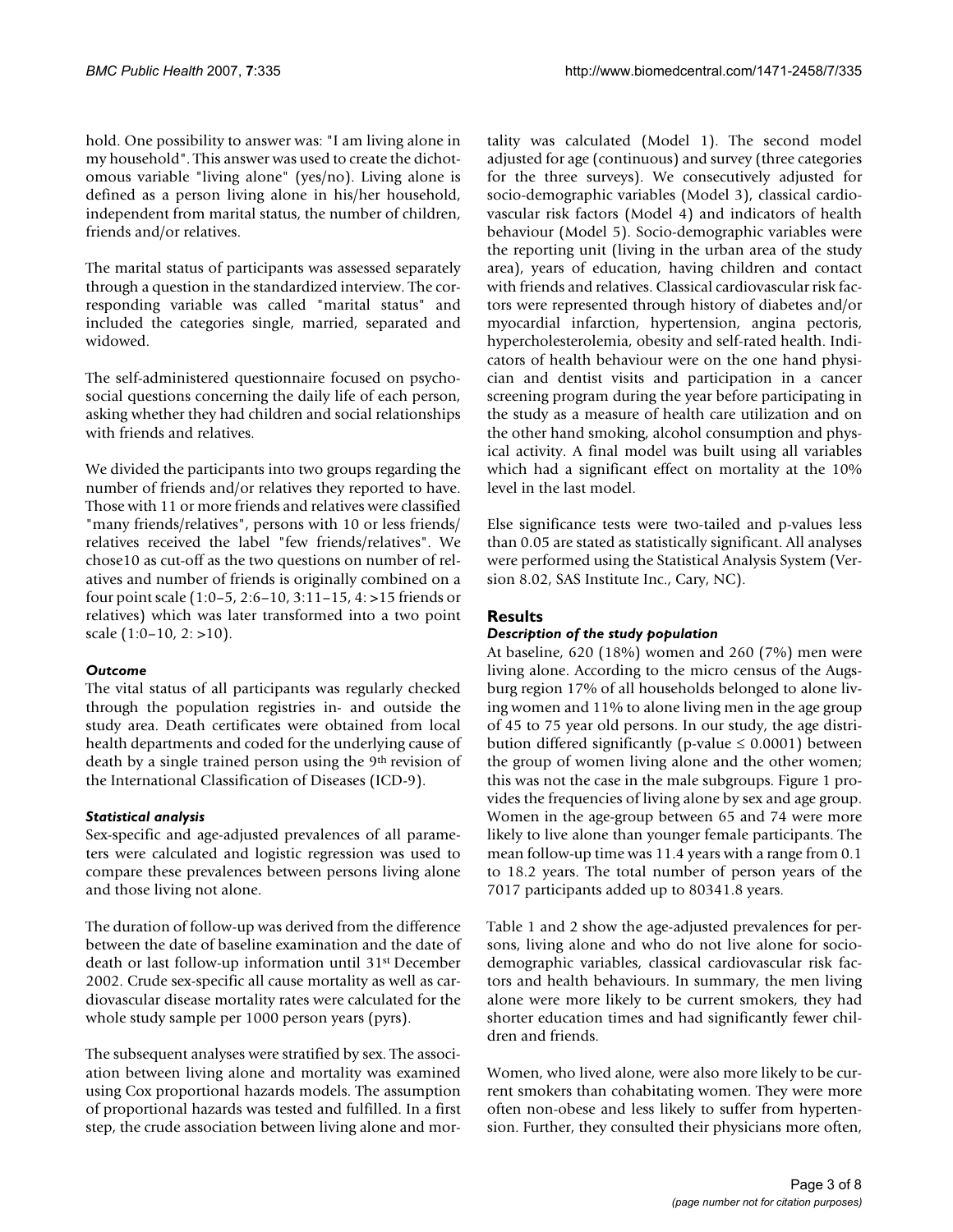

### **Figure 1**

Proportion of men and women who live alone per age group.

had enjoyed longer education times and lived in urban areas. They had less children and friends/relatives than their counterparts, who lived with somebody. Figure 2 shows the age-adjusted prevalence of marital status of men and women living alone. While the percentage of men who were single, divorced or widowed remained relatively constant at around 30%, the rates in women varied considerably, with fewer being single (20%), almost the same percentage being divorced (27%), and by far more being widowed (49%).

## *Mortality*

By December 31, 2002, 1031 men and 520 women had died. Table 3 presents the crude mortality rates for each sex by age group and cause of death.

The hazard ratio (HR) for all cause mortality was 2.05 (95% confidence interval (CI) 1.66–2.60) for men living alone and 1.13 (95% CI 0.89–1.44) for women living alone after adjusting for age and survey (Model 2). Subsequent adjustments for socio-demographic factors (Model 3) and for cardiovascular risk factors (Model 4) showed remaining significant associations in men (HR = 1.97, 95% CI 1.6–2.48 Model 3 and HR = 2.07, 95% CI 1.64–2.61 Model 4) and non-significant associations in women (HR = 1.10, 95% CI 0.86–1.40 Model 3 and HR 1.10, 95% CI 0.84–1.37 Model 4). Further adjustment for health behaviour (smoking, alcohol consumption, physical activity, physician and dentist visits and participation in cancer screening) only slightly attenuated the associations (Model 5: men: HR = 1.87, 95% CI 1.48–2.37 and women: HR = 1.03, 95% CI 0.80–1.32). In the final model the HR for living alone was 1.96 (95% CI 1.56–2.46) for men and 1.11 (95% CI 0.87–1.41) for women (Table 4; final model). The HR for cardiovascular disease mortality was 2.00 (95% CI 1.41–2.82) for men living alone and 1.12 (95% CI 0.67–1.48) for women living alone after multivariable adjustment in the final model (Table 4; final model).

| Table 1: Age-adjusted prevalence of baseline characteristics in men (n = 3596) |  |  |  |  |  |  |
|--------------------------------------------------------------------------------|--|--|--|--|--|--|
|--------------------------------------------------------------------------------|--|--|--|--|--|--|

| <b>Characteristics</b>            |             | Not living alone |      | <b>Living alone</b> |          |      |          |
|-----------------------------------|-------------|------------------|------|---------------------|----------|------|----------|
| Men                               | Prevalence* | 95% C.I.         |      | Prevalence*         | 95% C.I. |      | P-value  |
| Sociodemography                   |             |                  |      |                     |          |      |          |
| Living in urban area              | 45.7        | 44.0             | 47.4 | 51.5                | 45.5     | 57.6 | 0.07     |
| Education $>= 12$ years           | 30.5        | 29.0             | 32.1 | 23.7                | 18.9     | 29.2 | 0.02     |
| Children                          | 88.0        | 86.8             | 89.0 | 55.4                | 49.3     | 61.3 | < 0.0001 |
| Friends/relatives > 10            | 29.5        | 28.0             | 31.1 | 21.9                | 17.3     | 27.3 | 0.01     |
| <b>Risk factors/comorbidities</b> |             |                  |      |                     |          |      |          |
| Hypertension                      | 55.9        | 54.2             | 57.6 | 54.0                | 47.8     | 60.1 | 0.56     |
| HDL/total Cholesterol >= 5        | 49.3        | 47.6             | 50.9 | 48.5                | 42.4     | 54.5 | 0.81     |
| Prevalent myocardial infarction   | 4.3         | 3.6              | 5.1  | 4.2                 | 2.4      | 7.1  | 0.93     |
| Prevalent diabetes                | 7.1         | 6.3              | 8.1  | 8.1                 | 5.4      | 12.0 | 0.54     |
| body mass index <25               | 19.3        | 18.0             | 20.7 | 27.3                | 22.2     | 33.0 | 0.002    |
| $25 \le$ body mass index $\le$ 30 | 57.9        | 56.2             | 59.6 | 50.4                | 44.3     | 56.4 | 0.02     |
| body mass index $>=$ 30           | 22.7        | 21.3             | 24.2 | 22.2                | 17.6     | 27.7 | 0.85     |
| Angina pectoris                   | 5.3         | 4.6              | 6.2  | 6.7                 | 4.2      | 10.4 | 0.36     |
| Unfavourable self rated health    | 26.2        | 24.7             | 27.7 | 29.5                | 24.3     | 35.3 | 0.25     |
| <b>Health behaviours</b>          |             |                  |      |                     |          |      |          |
| Physician visit (last 12 months)  | 84.7        | 83.3             | 85.9 | 84.8                | 80.0     | 88.6 | 0.95     |
| Cancer screening (last 12 months) | 23.0        | 21.6             | 24.5 | 21.7                | 17.1     | 27.2 | 0.63     |
| Dentist visit (last 12 months)    | 64.0        | 62.3             | 65.6 | 62.9                | 56.8     | 68.6 | 0.73     |
| Physically active                 | 37.8        | 36.2             | 39.5 | 34.8                | 29.3     | 40.9 | 0.34     |
| Current smoker                    | 24.0        | 22.6             | 25.5 | 37.4                | 31.6     | 43.5 | < 0.0001 |
| Alcohol $>=$ 40 g/d               | 31.8        | 30.2             | 33.4 | 33.9                | 28.4     | 40.0 | 0.48     |

Page 4 of 8 *(page number not for citation purposes)*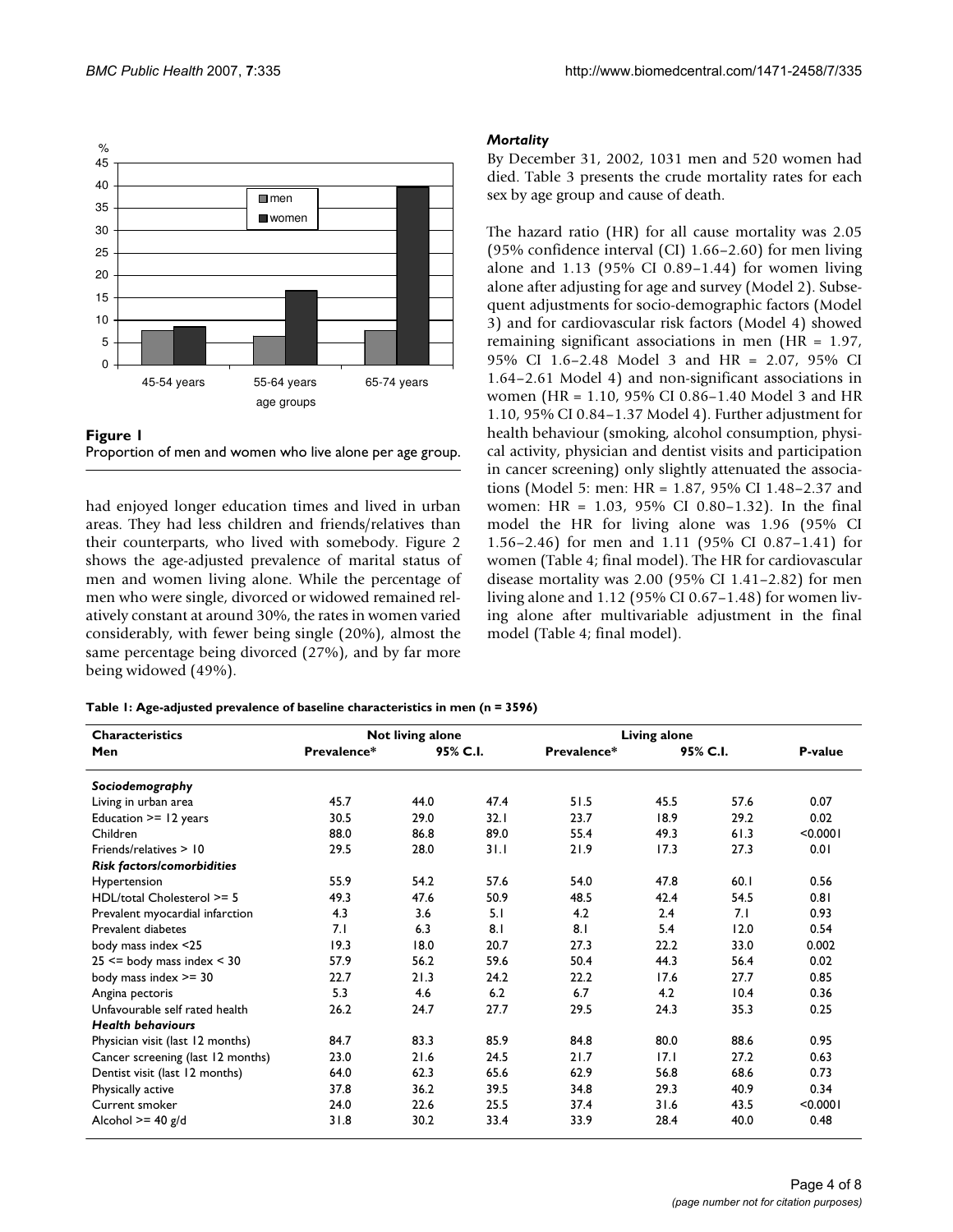**Table 2: Age-adjusted prevalence of baseline characteristics in women (n = 3421)**

| <b>Characteristics</b>            |             | Not living alone |      | Living alone | P-value |          |          |
|-----------------------------------|-------------|------------------|------|--------------|---------|----------|----------|
| Women                             | Prevalence* | 95% C.I.         |      | Prevalence*  |         | 95% C.I. |          |
| Sociodemography                   |             |                  |      |              |         |          |          |
| Living in urban area              | 42.5        | 40.7             | 44.4 | 54.8         | 50.7    | 58.8     | < 0.0001 |
| Education $>= 12$ years           | 10.7        | 9.6              | 12.0 | 16.1         | 13.2    | 19.6     | 0.0007   |
| Children                          | 87.7        | 86.4             | 88.9 | 70.3         | 66.3    | 74.0     | < 0.0001 |
| Friends/relatives > 10            | 30.5        | 28.8             | 32.2 | 25.8         | 22.4    | 29.6     | 0.03     |
| <b>Risk factors/comorbidities</b> |             |                  |      |              |         |          |          |
| Hypertension                      | 48.6        | 46.7             | 50.6 | 42.6         | 38.4    | 46.8     | 0.01     |
| HDL/total Cholesterol >= 5        | 25.7        | 24.1             | 27.4 | 23.9         | 20.6    | 27.4     | 0.34     |
| Prevalent myocardial infarction   | 0.9         | 0.6              | 1.4  | 1.1          | 0.5     | 2.1      | 0.65     |
| Prevalent diabetes                | 4.7         | 3.9              | 5.5  | 4.7          | 3.4     | 6.5      | 0.90     |
| Body mass index $<$ 25            | 28.8        | 27.1             | 30.6 | 35.2         | 31.2    | 39.4     | 0.005    |
| $25 \le$ body mass index $\le$ 30 | 42.5        | 40.7             | 44.4 | 41.1         | 37.1    | 45.2     | 0.54     |
| Body mass index >= 30             | 27.6        | 26               | 29.4 | 23.3         | 20.1    | 26.9     | 0.03     |
| Angina pectoris                   | 4.5         | 3.8              | 5.3  | 4.9          | 3.4     | 6.9      | 0.67     |
| Unfavourable self rated health    | 32.8        | 31.1             | 34.6 | 34           | 30.3    | 38.0     | 0.58     |
| <b>Health behaviours</b>          |             |                  |      |              |         |          |          |
| Physician visit (last 12 months)  | 89.9        | 88.7             | 91.0 | 93.3         | 90.9    | 95.1     | 0.02     |
| Cancer screening (last 12 months) | 44.4        | 42.5             | 46.3 | 44.5         | 40.3    | 48.8     | 0.97     |
| Dentist visit (last 12 months)    | 67.6        | 65.8             | 69.3 | 67.5         | 63.5    | 71.2     | 0.96     |
| Physically active                 | 30.5        | 28.8             | 32.3 | 33.9         | 30.1    | 38.0     | 0.12     |
| Current smoker                    | 11.1        | 9.9              | 12.3 | 21.8         | 18.3    | 25.7     | < 0.0001 |
| Alcohol $>= 20$ g/d               | 16.4        | 15               | 17.8 | 17.7         | 14.7    | 21.1     | 0.47     |

## *Missing variables*

The group of persons, excluded from the analysis due to missing values, mainly concerning the variables 'children' and 'friends', was compared to the study subjects with regard to sex, age, education and number of deaths. While in the excluded group more subjects were older or died, educational levels and sex distribution were approximately the same in both groups.



**Figure 2** Marital status of men and women who live alone.

We subsequently constructed a Cox model that included the formerly excluded individuals and did not adjust for 'children' and 'friends'. The multivariable adjusted HR of total mortality in men and women who lived alone was 1.73 (95% CI 1.41–2.13) and 1.07 (95% CI 0.87–1.32), respectively, which was generally similar to the presented results.

## **Discussion**

The present study found that living alone was a significant predictor of mortality for middle-aged men, but not for women, from the general population. Men who live alone have about twice the risk to die from all causes and cardiovascular diseases, independent of cardiovascular disease risk factors, health behaviour, co-morbidities, and sociodemographic factors. Other studies have demonstrated that marital status and social integration have strong effects on mortality in men [1,17-19], in women only [20] or in both sexes [2,19,21,22]. Although cohabitation status is associated with marital status and/or social integration, the agreement between these three items is not complete. Lund et al. [23] found a stronger effect of living alone than of marital status as a predictor of mortality among men and women aged 50, 60, and 70 years. They therefore suggested that cohabitation status be considered a predictor of mortality in future studies rather than marital status. Contrary to our study, they demonstrated strong effects of cohabitation status on mortality in both women and men without age differences in the associa-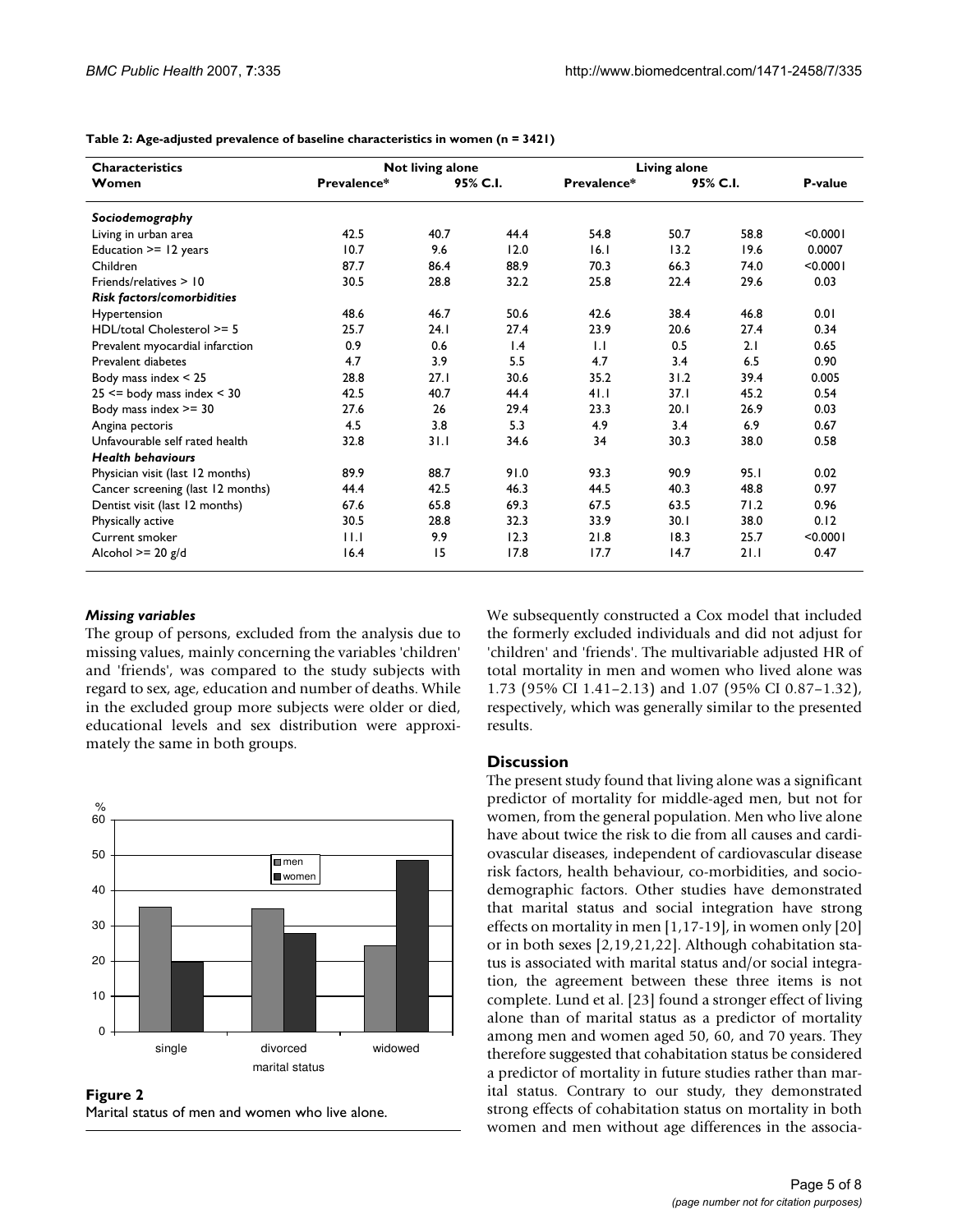|              |                      |            | Not living alone<br>N of CVD<br>total N of<br><b>CVD</b><br>Total<br>mortality*<br>deaths<br>deaths<br>8.5<br>50<br>3.3<br>12<br>11.2<br>32<br>37.7<br>22.9<br>144<br>10.1<br>42<br>123<br>90.0<br>43.0<br>21.0<br>9.3<br>86<br>35.3<br>20.5<br>317 |     | Living alone   |                     |                    |                          |
|--------------|----------------------|------------|-----------------------------------------------------------------------------------------------------------------------------------------------------------------------------------------------------------------------------------------------------|-----|----------------|---------------------|--------------------|--------------------------|
| Age in years | total N of<br>deaths | mortality* |                                                                                                                                                                                                                                                     |     |                | Total<br>mortality* | N of CVD<br>deaths | <b>CVD</b><br>mortality* |
| Men          |                      |            |                                                                                                                                                                                                                                                     |     |                |                     |                    |                          |
| $45 - 54$ y. | 132                  |            |                                                                                                                                                                                                                                                     |     |                |                     | 5                  | 3.8                      |
| $55 - 64$ y. | 333                  |            |                                                                                                                                                                                                                                                     |     |                |                     | 4                  | 17.8                     |
| $65 - 74$ y. | 260                  |            |                                                                                                                                                                                                                                                     |     |                |                     | 9                  | 42.3                     |
| All          | 725                  |            |                                                                                                                                                                                                                                                     |     |                |                     | 38                 | 15.9                     |
| Women        |                      |            |                                                                                                                                                                                                                                                     |     |                |                     |                    |                          |
| $45 - 54$ y. | 61                   | 4.0        | 17                                                                                                                                                                                                                                                  | 1.3 | $\overline{2}$ | 2.0                 | 0                  | 0.0                      |
| $55 - 64$ y. | 147                  | 11.4       | 66                                                                                                                                                                                                                                                  | 5.1 | 29             | 11.1                | 4                  | 4.7                      |
| $65 - 74$ y. | 77                   | 21.7       | 35                                                                                                                                                                                                                                                  | 9.1 | 72             | 32.7                | 30                 | 13.2                     |
| All          | 285                  | 9.2        | 118                                                                                                                                                                                                                                                 | 3.8 | 103            | 18.4                | 44                 | 7.37                     |

**Table 3: Crude mortality rates by sex and age group**

\*per 1000 person years

tion. Furthermore they found that adjusting for health behaviour, including smoking, diet, and physical activity, did not change the association between living arrangements and mortality, thus leading them to dismiss changes in health behaviour due to cohabitation status as one possible explanation for the difference in mortality between those who do not live alone and those who do. The latter findings, however, were supported by our study, as we also found that adjusting for the health behaviour factors smoking, alcohol intake, and physical activity only slightly attenuated the effect of living alone on mortality in men. In contrast to the study of Lund et al., in the present study even more detailed information on each participant was available, which we included in the Cox models without observing any significant changes of the main effect. Davis and Moritz [24] examined the effect of living arrangements in a cohort of elderly persons from the Longitudinal Study of Aging from 1984 to 1990 and found no association between living alone and mortality. They argue that a necessary prerequisite for living alone is good health and adequate coping strategies for daily living. The age group they examined was 70 years and above whereas our study population was between 45 and 74 years old, which might explain the differing findings. No stratification by age group was conducted in the present study because of limited number of participants, particularly in men, to test this explanation. In our study the percentage of women aged 45–74 years who lived alone (18%) was much higher than the percentage of men (7%), which is in accordance with publications from other authors [1,17,18]. In the present study, the proportion of women living alone increased with age, whereas the proportion of men, living alone, remained constant between 45 and 74 years. This may be explained by the increased risk of widowhood as women age, causing a shift from the group with cohabitants to the group of those living alone. This shift is not detectable in men. An analysis of the marital status in men and women living alone confirmed this hypothesis. The age-adjusted prevalence of single women is lower than the percentage of single men, whereas the percentage of widowed women is twice the percentage of widowed men. The percentage of

| Table 4: Gender-specific hazard ratios and 95% C.I. for all cause and CVD mortality according to living alone at baseline |  |  |  |
|---------------------------------------------------------------------------------------------------------------------------|--|--|--|
|                                                                                                                           |  |  |  |

| <b>Mortality</b>          | <b>Hazard</b><br>Ratio** | 95% C.I. |      | P-value  | Hazard<br>Ratio*** | 95% C.I. |      | P-value  |
|---------------------------|--------------------------|----------|------|----------|--------------------|----------|------|----------|
| Men                       |                          |          |      |          |                    |          |      |          |
| Total mortality*          | 2.07                     | .66      | 2.60 | < 0.0001 | I.96               | .56      | 2.46 | < 0.0001 |
| Cardiovascular mortality* | 2.13                     | 1.52     | 2.99 | < 0.0001 | 2.00               | ا4.      | 2.83 | < 0.0001 |
| Women                     |                          |          |      |          |                    |          |      |          |
| Total mortality*          | 1.12                     | 0.88     | 1.42 | 0.36     | l.II               | 0.87     | .4   | 0.41     |
| Cardiovascular mortality* | I.06                     | 0.73     | 1.53 | 0.77     | 1.02               | 0.70     | l.48 | 0.94     |

\* compared for persons who live alone with those who don't after multivariable adjustment

\*\* adjusted for age and survey

\*\*\* final model men: adjusted for age, survey, number of friends, prevalent MI and diabetes, hypertension, self rated health, obesity, participation in screening, dentist visits, physical activity, alcohol consumption, smoking

final model women: adjusted for age, survey, prevalent diabetes, hypertension, self rated health, participation in screening, dentist visits, physical activity, smoking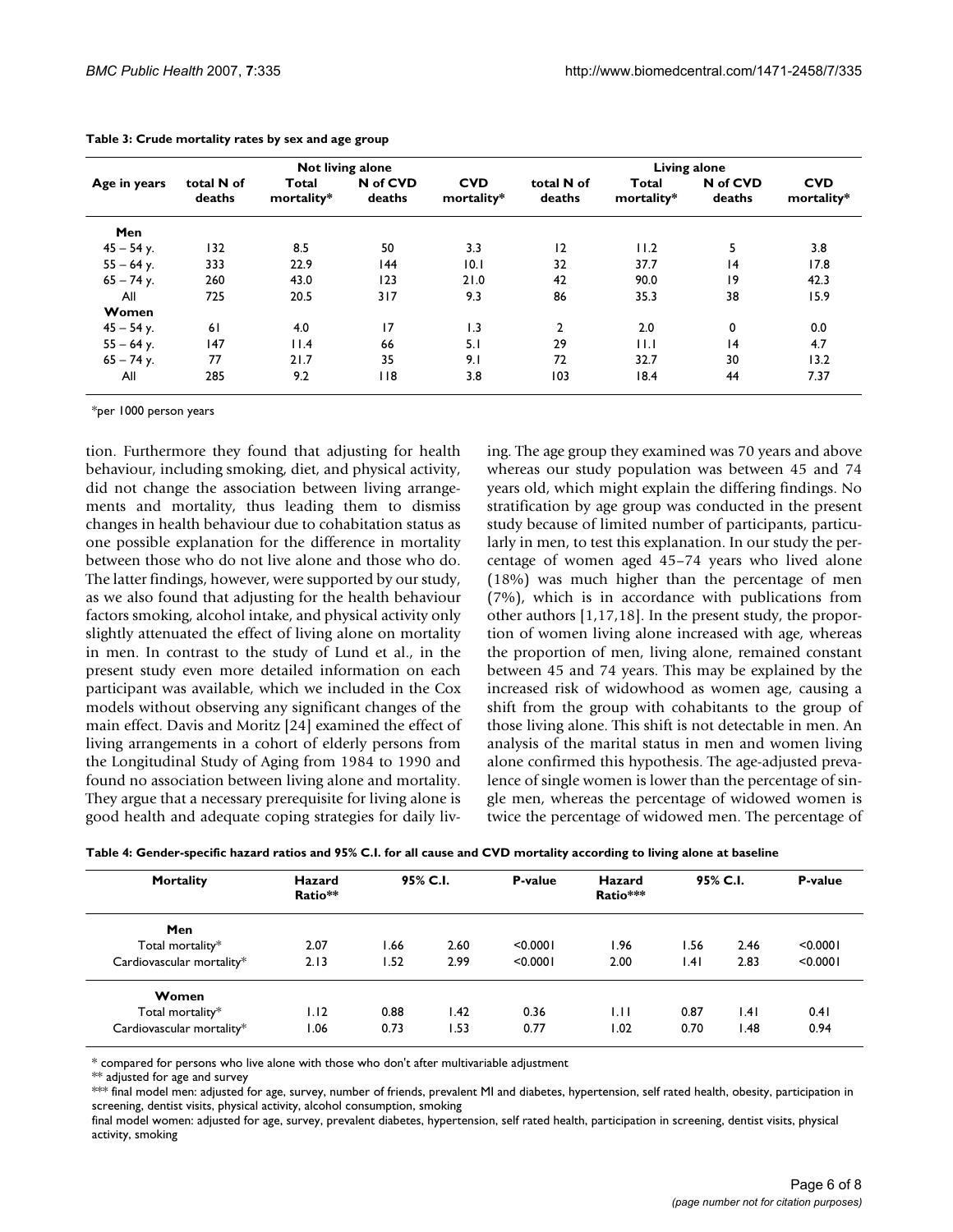single, divorced or widowed persons in the cohabitating groups are comparatively low (5% of men, 12% of women), but not negligible. It becomes clear that marital status is not the same as cohabitation status and therefore should always be considered separately. The group of women living alone not only differed from the corresponding group of men with regards to age distribution and marital status, but also in education times. Although the percentage of women with longer education times was lower compared to men, it was higher compared to cohabitating women. Men with education times over 12 years were more frequently found in the cohabitating group. These findings confirm the statements from Streuli's and Höpflinger's essay [12], that the group of persons who live alone is heterogeneous. Furthermore, it becomes clear that the equation of living alone with social isolation needs to be treated with care, because living alone does not have the same effect on women as on men.

Further studies are needed to elucidate what impact living alone has on men and to assess the reasons for their living alone. Differences in mental and other pre-existing diseases or in health behaviour might explain the association between living alone and mortality. However, our data do not suffice to answer these questions.

Other limitations of the MONICA/KORA Augsburg cohort study need to be considered. Since the question of whether a person lived alone or not was asked at a certain point in time, we cannot say if this was a permanent or temporary condition and how long it lasted. In addition the exposure living alone is not measured directly, because it was asked in the context of the assessment of smoking habits in the standardized interview. But in spite of it's differing purpose, the question was answered well with only few missing values. The information was very plausible and can thus be considered reliable. Information on dietary habits and depression was incomplete and, therefore, was not included in the analysis. Furthermore, there were no measures of physical functioning available. Hence residual confounding cannot entirely be excluded. Because the study was limited to 45–74-yearold men and women of German nationality, caution should be used in generalizing these results to other ethnicities and age-groups. Participants of the MONICA/ KORA cohort study were likely to be younger, healthier, and better educated than non-participants, which might have introduced a selection bias [25,26]. Compared to the general population of the Augsburg region less men living alone participated in the study, which might also cause selection bias. The strengths of the MONICA/KORA Augsburg Cohort Study are primarily its prospective design, long follow-up times, the representativeness of the cohort, being based on a random sample of the general population, the inclusion of hard endpoints, and the availability of standardized data on life style and multiple cardiovascular risk factors.

## **Conclusion**

Living alone was identified as an independent risk factor for total and cardiovascular mortality in 45 to 74 year old men, but not in a corresponding group of women from the general population. Cohabitation status is an easily assessed parameter in studies and has been shown to make a meaningful contribution to an analysis of mortality. Caution is warranted because the group of persons living alone is heterogeneous and living alone does not have the same consequences for every individual. Thus, it cannot replace the assessment of social relations. Future research will have to focus on determining the reasons for, and the burdens of, living alone, especially as it relates to the male population.

## **Competing interests**

The author(s) declare that they have no competing interests.

## **Authors' contributions**

UK contributed to the conception of the paper, analysed and interpreted the data and drafted the manuscript. HL and CM contributed to the conception of the paper and the interpretation of the data. JB was involved in the statistical analysis. All authors read and approved the final manuscript.

## **Acknowledgements**

The KORA research platform and the MONICA Augsburg studies were initiated and financed by the GSF – National Research Center for Environment and Health, which is funded by the German Federal Ministry of Education, Science, Research and Technology and by the State of Bavaria. Morbidity and Mortality follow-up in 2002/2003 was additionally supported by grants from the German Research Foundation (DFG) (TH 784/2-1). We wish to thank all members of the GSF Institute of Epidemiology and the field staff in Augsburg, who were involved in the planning and conduct of the study. We also want to thank A. Mielck for critical review of the manuscript, A. Schneider for providing the data and H. Kirchmair and J. Davis for language corrections.

Finally, we express our appreciation to all study participants.

## **References**

- Berkman LF, Syme SL: **[SOCIAL NETWORKS, HOST RESIST-](http://www.ncbi.nlm.nih.gov/entrez/query.fcgi?cmd=Retrieve&db=PubMed&dopt=Abstract&list_uids=425958)[ANCE, AND MORTALITY: A NINE-YEAR FOLLOW-UP](http://www.ncbi.nlm.nih.gov/entrez/query.fcgi?cmd=Retrieve&db=PubMed&dopt=Abstract&list_uids=425958) [STUDY OF ALAMEDA COUNTY RESIDENTS.](http://www.ncbi.nlm.nih.gov/entrez/query.fcgi?cmd=Retrieve&db=PubMed&dopt=Abstract&list_uids=425958)** *Am J Epidemiol* 1979, **109(2):**186-204.
- 2. Seeman TE, Kaplan GA, Knudsen L, Cohen R, Guralnik J: **[Social net](http://www.ncbi.nlm.nih.gov/entrez/query.fcgi?cmd=Retrieve&db=PubMed&dopt=Abstract&list_uids=3631060)[work ties and mortality among the elderly in the Alameda](http://www.ncbi.nlm.nih.gov/entrez/query.fcgi?cmd=Retrieve&db=PubMed&dopt=Abstract&list_uids=3631060) [County Study.](http://www.ncbi.nlm.nih.gov/entrez/query.fcgi?cmd=Retrieve&db=PubMed&dopt=Abstract&list_uids=3631060)** *Am J Epidemiol* 1987, **126(4):**714-723.
- 3. Everson-Rose SA, Lewis TT: **[Psychosocial factors and cardiovas](http://www.ncbi.nlm.nih.gov/entrez/query.fcgi?cmd=Retrieve&db=PubMed&dopt=Abstract&list_uids=15760298)[cular diseases.](http://www.ncbi.nlm.nih.gov/entrez/query.fcgi?cmd=Retrieve&db=PubMed&dopt=Abstract&list_uids=15760298)** *Annu Rev Public Health* 2005, **26:**469-500.
- 4. Berkman LF: **[Assessing social networks and social support in](http://www.ncbi.nlm.nih.gov/entrez/query.fcgi?cmd=Retrieve&db=PubMed&dopt=Abstract&list_uids=3589077) [epidemiologic studies.](http://www.ncbi.nlm.nih.gov/entrez/query.fcgi?cmd=Retrieve&db=PubMed&dopt=Abstract&list_uids=3589077)** *Rev Epidemiol Sante Publique* 1987, **35(1):**46-53.
- 5. House JS, Robbins C, Metzner HL: **[THE ASSOCIATION OF](http://www.ncbi.nlm.nih.gov/entrez/query.fcgi?cmd=Retrieve&db=PubMed&dopt=Abstract&list_uids=7102648) [SOCIAL RELATIONSHIPS AND ACTIVITIES WITH MOR-](http://www.ncbi.nlm.nih.gov/entrez/query.fcgi?cmd=Retrieve&db=PubMed&dopt=Abstract&list_uids=7102648)[TALITY: PROSPECTIVE EVIDENCE FROM THE TECUM](http://www.ncbi.nlm.nih.gov/entrez/query.fcgi?cmd=Retrieve&db=PubMed&dopt=Abstract&list_uids=7102648)-**